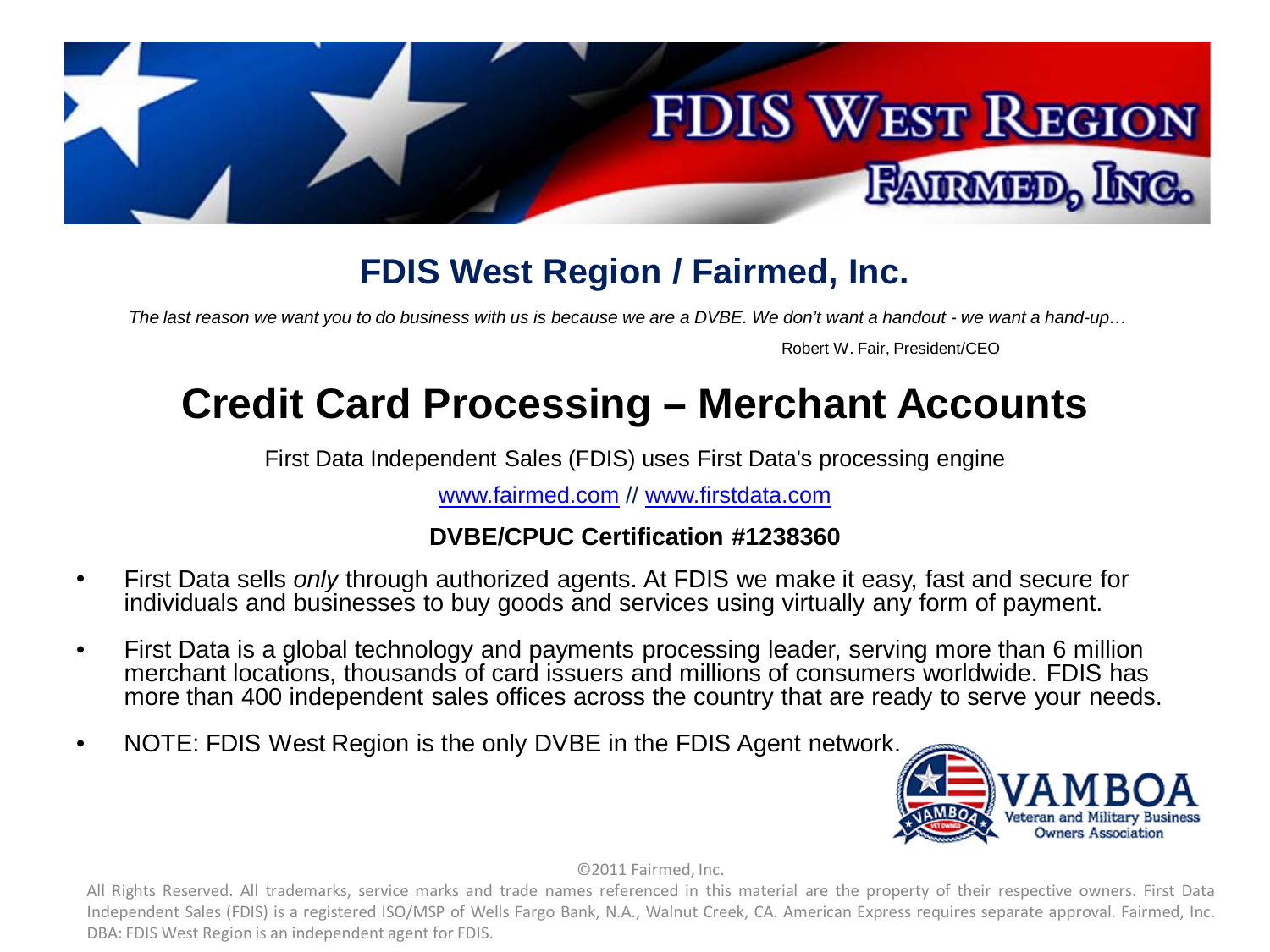

# **What We Do**

FDIS West Region combines customizable POS & Application Management Software, with off-the-shelf mobile devices and peripherals.

FDIS processes Visa® ■ MasterCard® ■ Discover® ■ AMEX®

# **What we Offer**

- Point-of-sale (POS), online and Mobile apps
- **Certified gateway connections to First Data Global Gateways M**
- A flexible POS solution for line busting using wireless tablets/devices

# **Value Add**

– Fairmed provides installation and setup, online training and support, and concierge customer service. For details, visit our [Value Add webpage](http://fairmed.com/value_add.html).

©2011 Fairmed, Inc.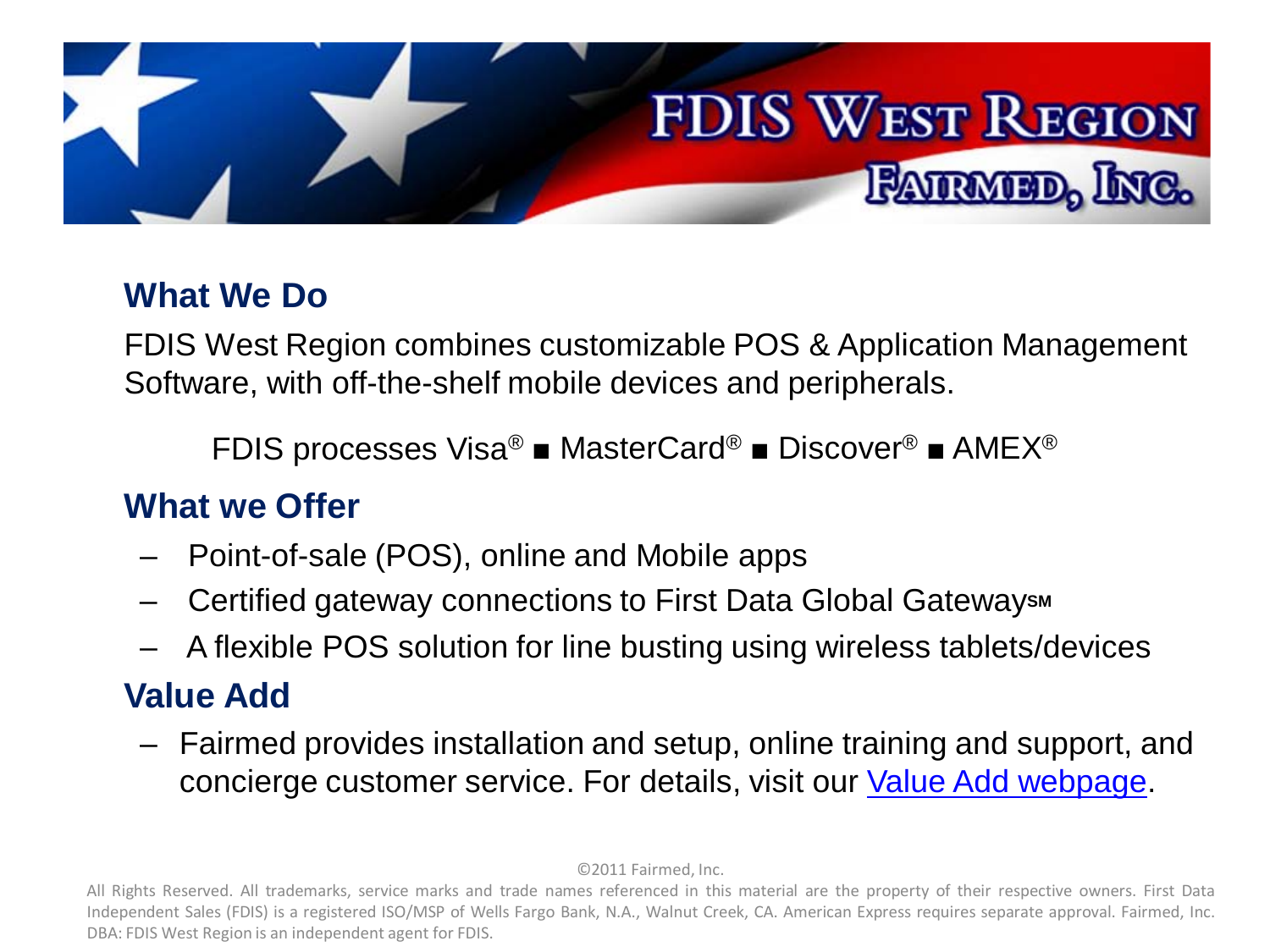

### **TransArmour – a First Data** *exclusive***…**

- Reduces risk to brand reputation
- Warranty protection on the token value
- Reduces the burden of protecting cardholder data
- PCI is locking your front door—TransArmor is adding a deadbolt, setting the alarm system and adding bars on the windows
- Reduces/eliminates the costs associated with a breach

©2011 Fairmed, Inc.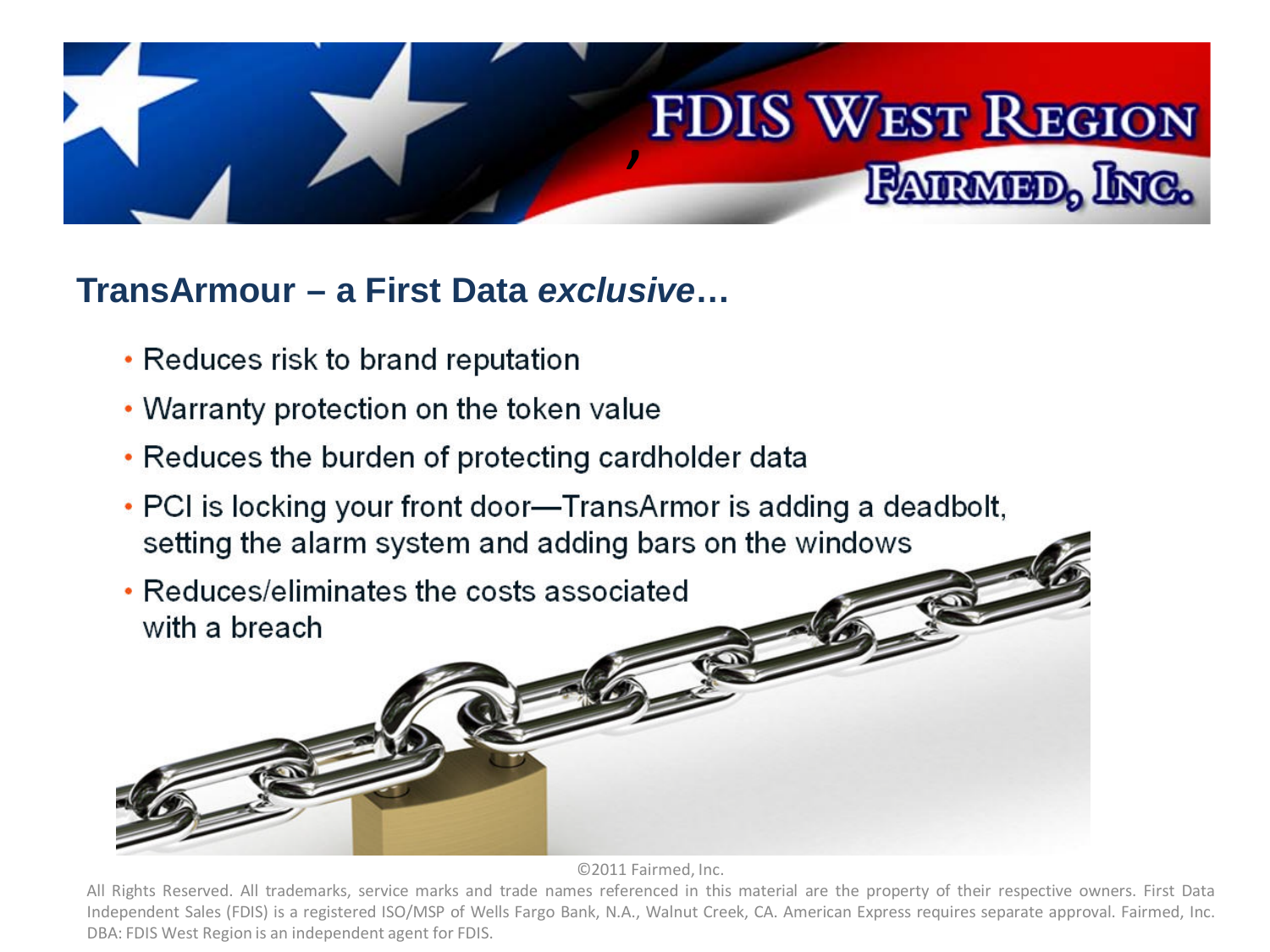

# **Fairmed, Inc.**

### **CPUC / DGS** *certified*

# **Disabled Veteran Business Enterprise**

DUNS 96-048-4004 ■ CPUC DVBE Registrant #1238360 ■ DGS SB (micro) DVBE Registrant #1238360 ORCA Certified & Active MEMBER: CADVBE *The Alliance* ■ VAMBOA ■ The Elite SDVOB Network Robert W. Fair / Co-Founder of DVBEblog.org

- Use us to reach your DVBE goals and fulfill your 1<sup>st</sup> tier diversity targets. See our website's exclusive 'DVBE Spend Meter'
- 24/7 Personal *concierge service, online training* & *continuing education*







©2011 Fairmed, Inc.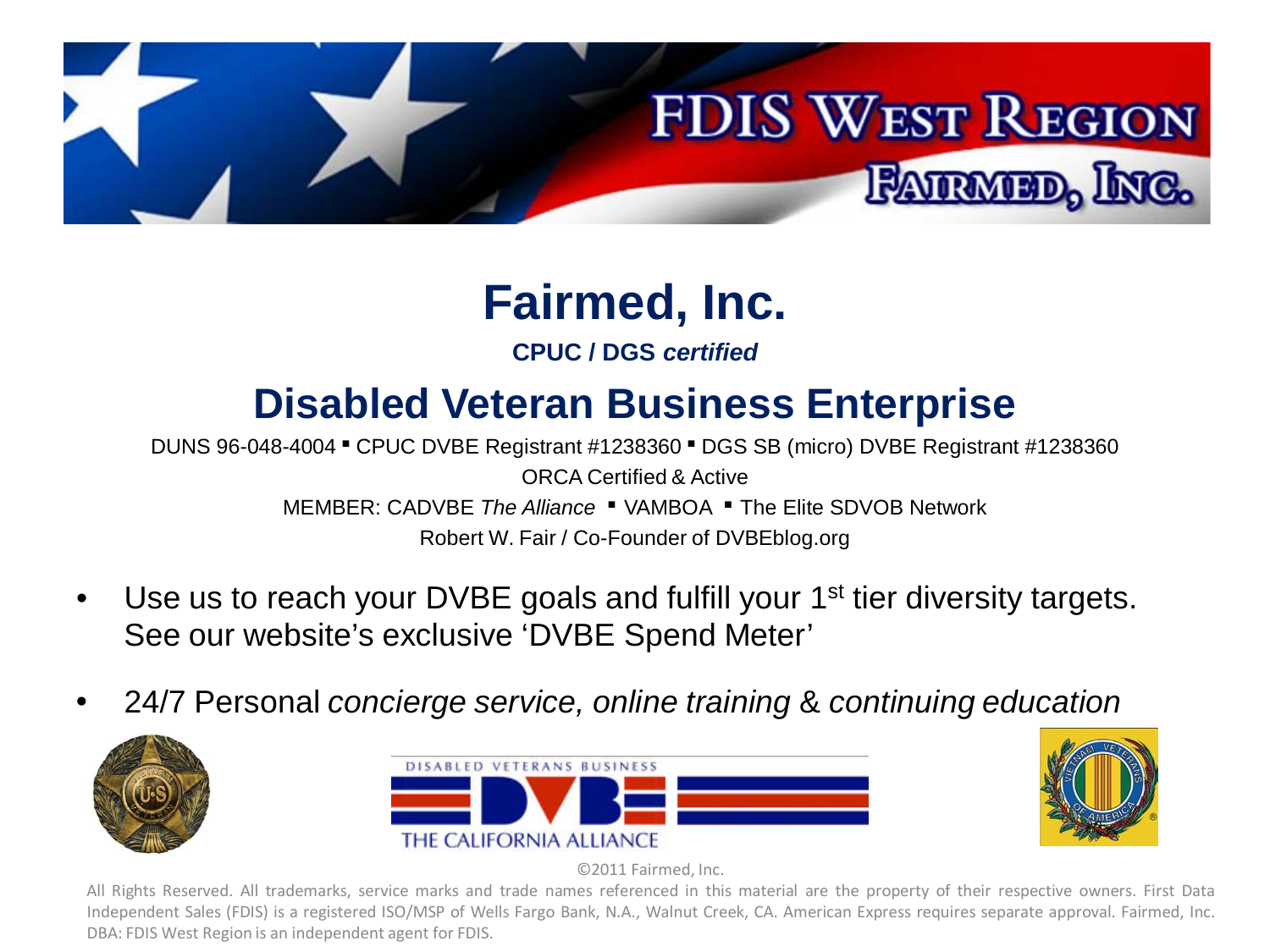

# *Move* Your **DVBE** *Spend Meter*

If your company's goal is to increase your DVBE Spend, then part of the challenge is finding a Prime or Tier Two DVBE that provides enough service, and therefore a net diversity dollar expenditure, to *move the needle*…

FDIS West Region/Fairmed, Inc. – a certified DVBE – is pleased to offer a unique tool: a formula for calculating your DVBE spend. Simply take your current **Visa® MasterCard® Discover®** processing volume received through your website and/or at point-of-sales (POS) and multiply that dollar amount by 1.7 percent (which is the *costof-goods* in merchant processing) and then add a little profit for the DVBE.

### **FDIS West Region**

### **DVBE SPEND FORMULA: Visa® MasterCard® Discover® processing dollars X 1.7% = DVBE SPEND**

©2011 Fairmed, Inc.